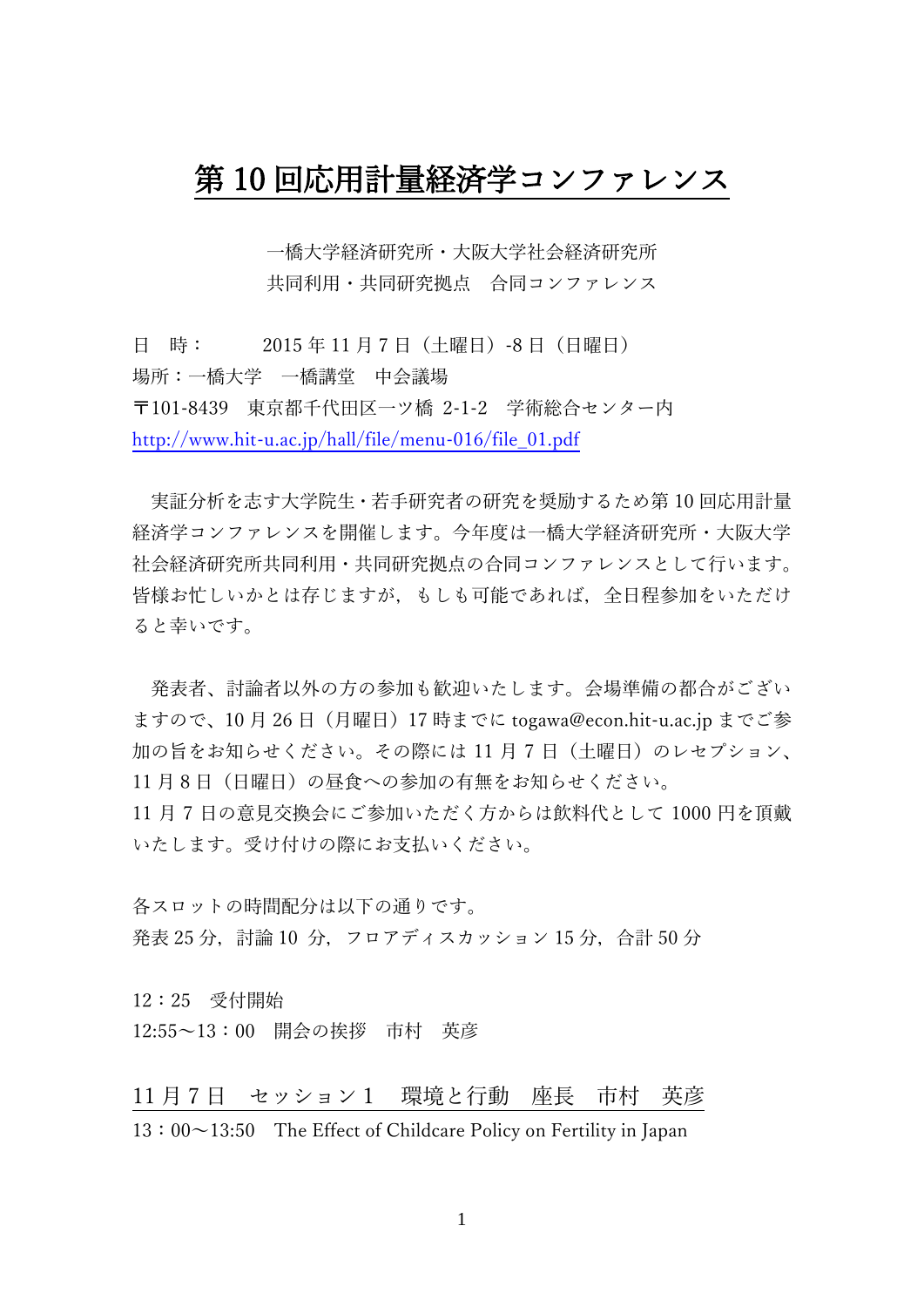Evidence from Regional Variation in Childcare Availability 発表者:深井 太洋 討論者:横山 泉

13:50~14:40 Evaluating Professor Value-added: Evidence from Professor and Student Matching in Physics 発表者:菊地 雄太 討論者:大山 睦

14:40~15:10 休憩

## セッション 2 労働供給 座長 大竹 文雄

 $15:10~16:00$  Estimate Retirement Effect on Health for Eight European Countries by Regression Discontinuity Design 発表者:Shangguan Ruo 討論者:田中 隆一

 $16:00~16:50$  Effects of Mental Illness on the Labor Supply of Family Members: Analysis of Japanese Anonymized Data 発表者:牛 冰 討論者:野口 晴子

16:50~17:20 休憩

 $17:20 \sim 18:10$  Why is the labor supply elasticity of married women so high? Verification of Mincer's hypothesis 発表者:室賀 貴穂 討論者:依頼中

18:30~20:30 意見交換会 座長: 大竹 文雄 場所: 一橋大学 一橋講堂

11 月 8 日 セッション 3 選好と行動 座長 佐々木 勝

9:00~9:50 Identifying Heterogeneous Time Preferences with Short Panel Data and Stated Taste, with An Application to Health Checkup Decisions in Japan